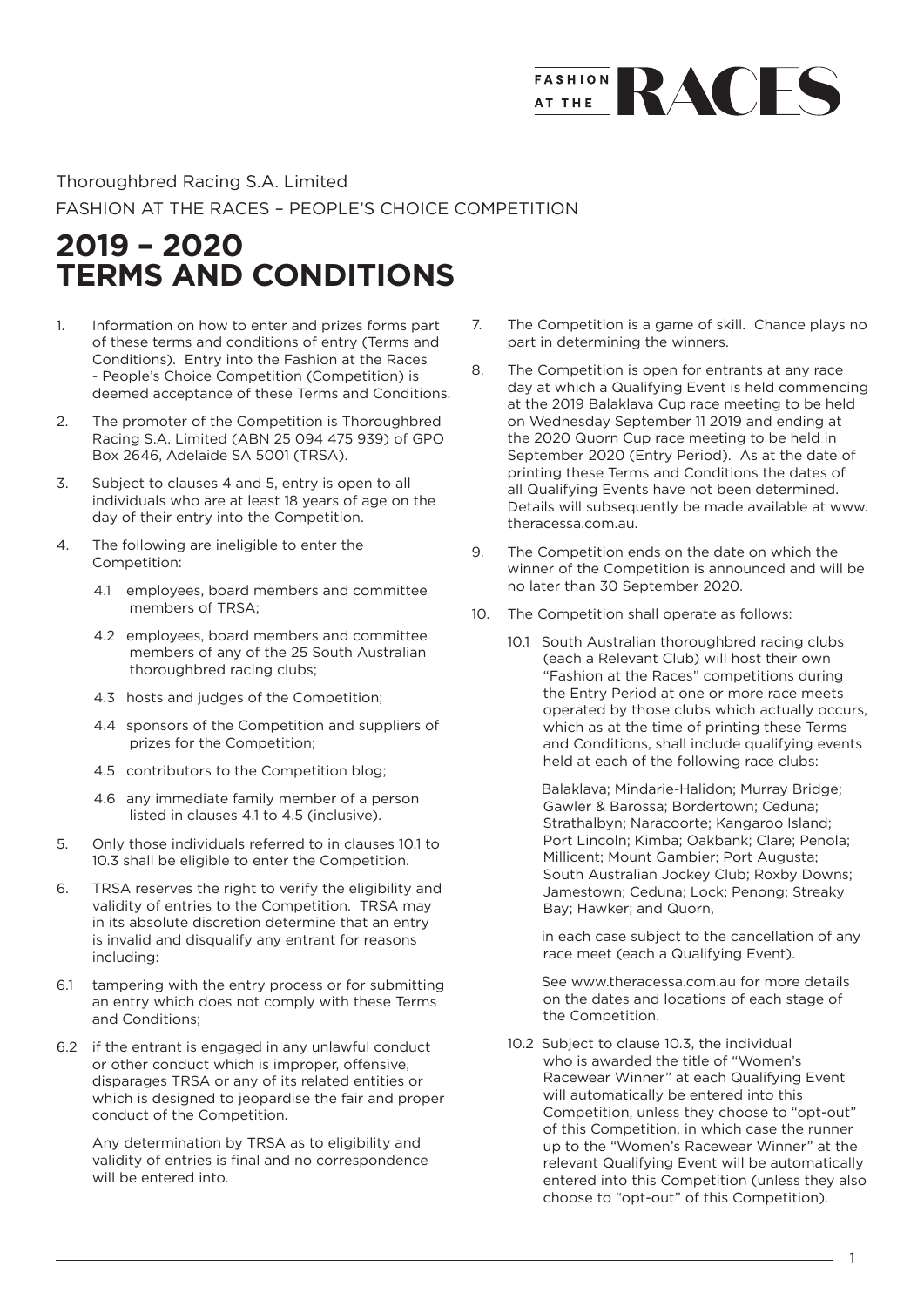- 10.3 An individual shall only be entitled to enter this Competition once. Should an individual be awarded the title of "Women's Racewear Winner" at more than one Qualifying Event:
	- (a) their first win will qualify them for entry into this Competition; and
	- (b) for each subsequent win, the individual who is awarded the runner up to the "Women's Racewear Winner" at the relevant Qualifying Event will be automatically entered into this Competition, unless they choose to "optout" of this Competition.

If, for any reason, there is no entrant under clauses 10.2 and 10.3 from a particular Qualifying Event, the judges at that Qualifying Event shall nominate an individual entrant from that Qualifying Event to enter this Competition, in exercise of their sole discretion (such nomination to operate as an entry in this Competition by the nominated individual). The judges' decision is final and no correspondence will be entered into.

- 10.4 The award of the title of People's Choice Winner shall be determined by the general public from the entrants in this Competition in accordance with the online voting process described below in clause 10.5.
- 10.5 The title of People's Choice Winner shall be determined by the general public as follows:
	- (a) all entrants in this Competition will be profiled online, including without limitation on www.fashionattheraces.com. au (Competition Website) following the relevant Qualifying Event;
	- (b) it will be open to the general public to vote on the Competition Website for that entrant as the People's Choice Winner for a period of one week following the relevant Qualifying Event (online voting will be enabled within 2 business days following the relevant Qualifying Event and disabled at the conclusion of the same weekday in the following week at 12.00pm (ACST));
	- (c) following the conclusion of the one week online voting period in respect of the last entrant to the Competition (following the last Qualifying Event), it will be open to the general public to vote on the Competition Website for any entrant as the People's Choice Winner for a period of one week (online voting will be enabled on the day on which the last one week voting period concludes and disabled at the conclusion of the same weekday, one week later at 12.00pm (ACST));



- (d) online voters will be required to provide a valid email address in connection with each online vote submitted on the Competition Website. By submitting a vote on the Competition Website, online voters consent to receive communications from TRSA including without limitation the Fashion at the Races newsletter. Voters will be able to opt-out at any time by following the instructions included in each communication sent by TRSA;
- (e) only one vote per email address will be accepted as a valid vote in respect of:
- (1) any one week voting period referred to in clause 10.5(b) above; and
- (2) the final one week voting period referred to in clause 10.5(c) above.

(For the avoidance of doubt, a member of the general public may vote once for some or all of the entrants from each Qualifying Event during their relevant one week voting period and then once for one entrant only during the final one week voting period); and

- (f) at the end of the one week voting period referred to in clause 10.5(c) above all online votes submitted during any voting period referred to in this clause 10.5 will be tallied and the entrant with the highest number of public votes will be awarded the title of People's Choice Winner. In the event of a tie, the judges will determine the People's Choice Winner.
- 11. Entry into the competition conducted at each Qualifying Event (where the title of "Women's Racewear Winner" will be awarded) is subject to the Relevant Club's terms and conditions of entry. With respect to the Qualifying Event, the provisions in the Relevant Club's terms and conditions of entry prevail over the provisions of these Terms and Conditions to the extent of any inconsistency.
- 12. At any Qualifying Event the Relevant Club will determine the prize(s) awarded to individuals who may include entrants to the Competition. Such prizes do not form part of the Competition prize pool and TRSA has no involvement in the award of such prizes.
- 13. The winning entrant in this Competition, as determined in the manner outlined in clause 10.5 above, will be awarded the title referred to in clause 10.5 above and will win a prize. The decision of the general public (and the decision of the judges, if relevant) in respect of the People's Choice Winner are final and no correspondence will be entered into.